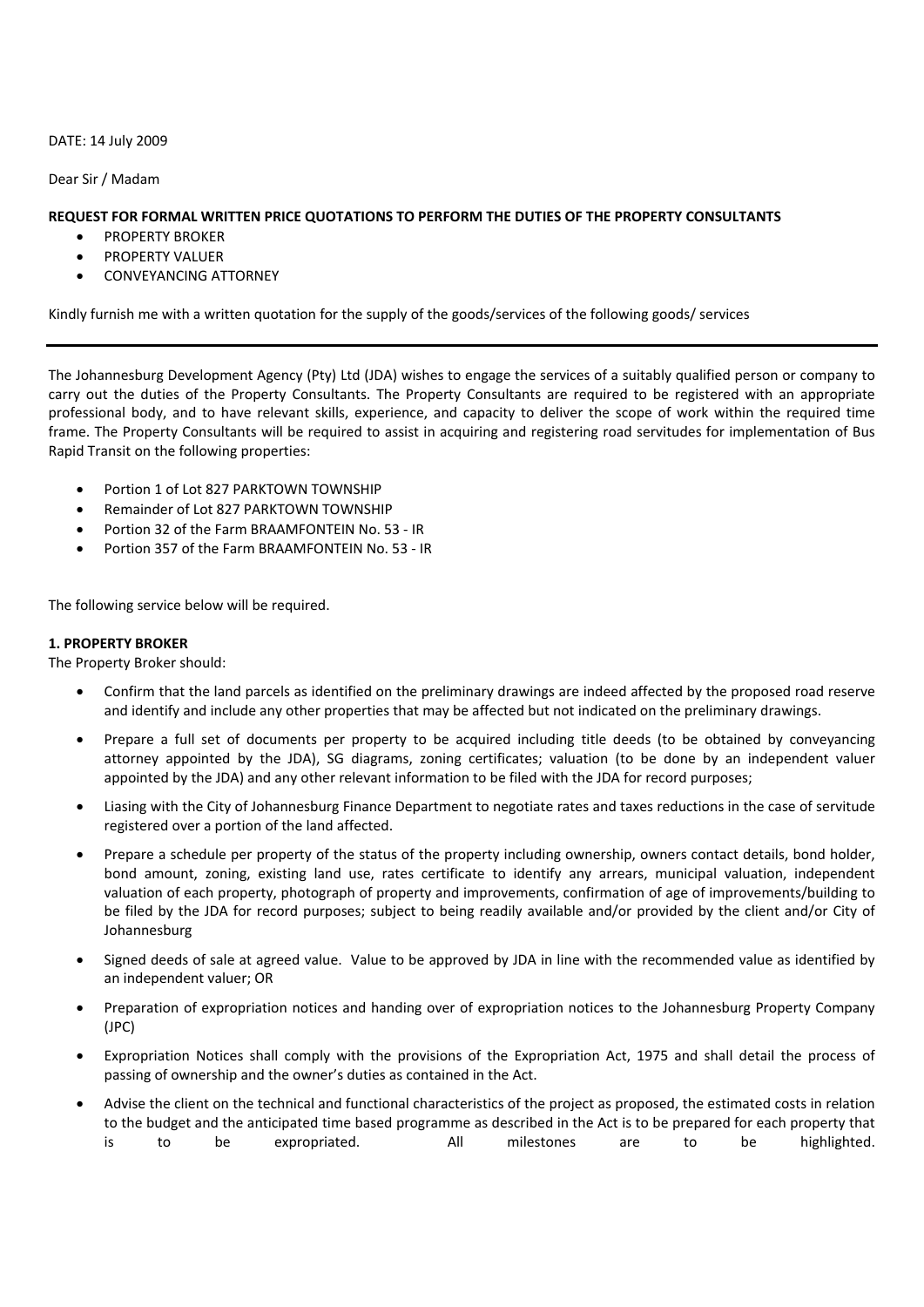## **2. PROPERTY VALUATION**

The Property Valuer should:

- Prepare valuation for each of the identified properties
- State the extent of the process of collecting, confirming and reporting data
- Collect, verify, analyse and reconcile data as are available in support of your conclusion
- Include and explain all calculations showing how data have been applied. Applicability of comparables, reasons for acceptance or rejection of data and final adjustments must be included, if necessary
- Describe the information considered, the procedures followed and the reasoning that supports the analyses , opinions and conclusion, if necessary

Where comparable sales are being used to estimate market value, a minimum of five selected sales should be used, the Property Valuer should:

- Include a list of comparable sales
- Indicate how market data were interpreted, adjusted and applied
- Provide the date and price of subject property most recent sale, if information available

Liaise with the appointed Property Broker to prepare offer to purchase

## 3. **CONVEYANCING ATTORNEYS**

The Conveyancing Attorney should**:**

- Advise the client on procedures and all legal requirements to acquire properties
- Attend to the transfer of the identified properties or part thereof, in terms of either the Deed of Sale Agreement signed between the parties or the Notice of Expropriation as served on the land owner.
- Liase with the appointed Property Broker to prepare the Notice of Expropriation.
- Obtaining title deed from the deeds office
- Peruse and amend where necessary the Deed of Sale documents to be used by the Property Broker to ensure that it complies with good legal practice and it meets the requirements of the project

The quotation must be submitted on the letterhead of your business and can either be faxed or delivered by hand not later than 22 July 2009 to: **The Bus Factory, 03 President Street, Newtown Johannesburg (Attention Tebogo Seshibe) Fax No: 086 556 8849**

The following conditions will apply:

- A valid Tax Clearance Certificate must be submitted
- Price(s) quoted must be valid for at least thirty (30) days from date of your offer.
- Price(s) quoted must be firm and must be inclusive of VAT.
- A firm delivery period must be indicated.